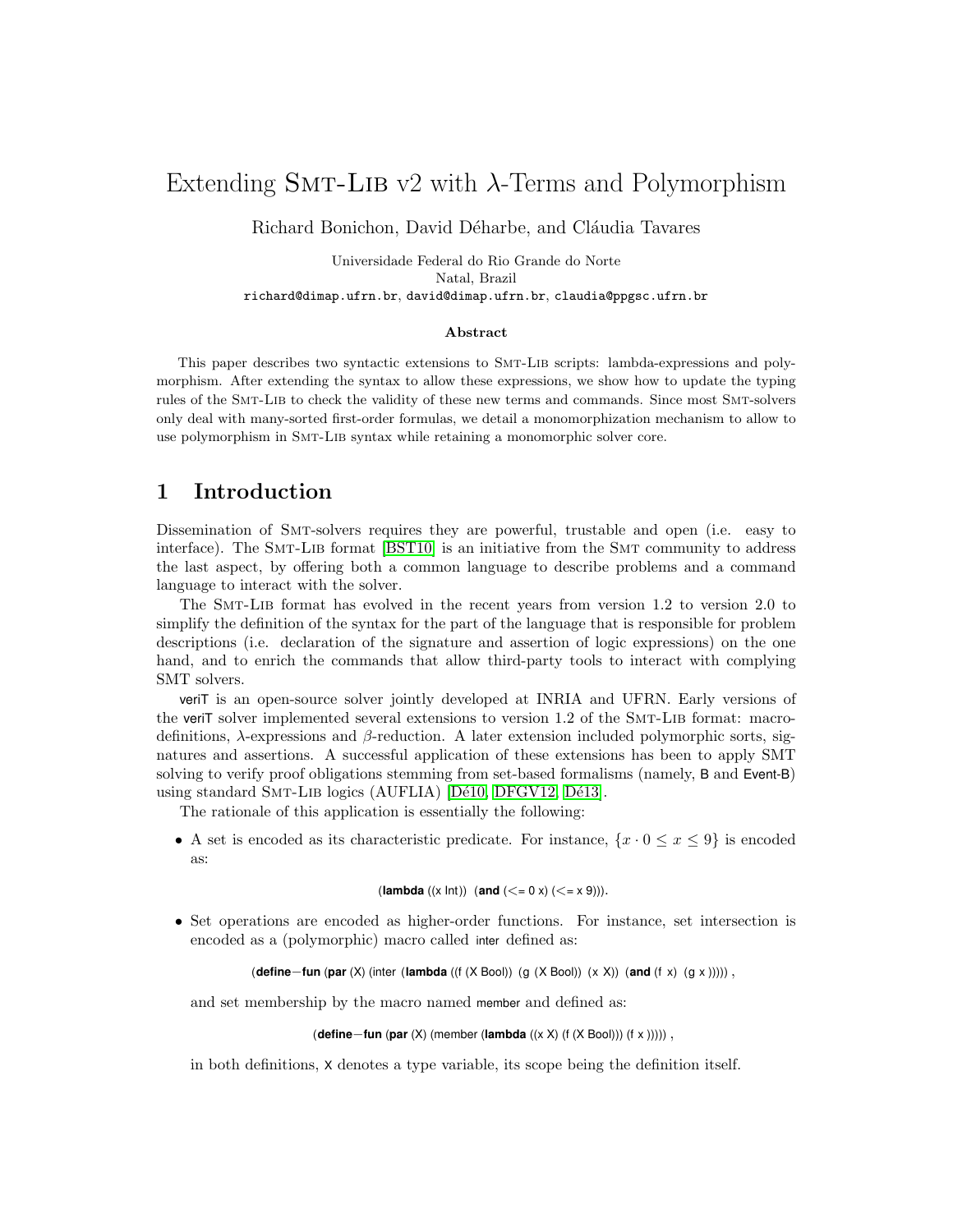To handle such expressions, veriT implements a processor that performs macro-expansion and β-reduction steps as well as type inference. For instance, the formula  $0 \in (\{x \cdot x \ge 0\} \cap \{x \cdot x \le 0\})$ would be encoded as (member 0 (union (**lambda** (x lnt) ( $>= x 0$ )) (**lambda** (x lnt) ( $\leq = x 0$ )))), and the result of processing this expression is  $(\text{and } (\geq 0.0))$  ( $\leq 0.0$ )). In addition, this processor rewrites equalities between lambda expressions as universal quantifications. Once all steps have been applied, if the goal is not first-order logic, then veriT emits an error message and halts.

Some of these extensions were included in the SMT-LIB format: polymorphic sorts, though restricted to theory files, and macro-definition (named function definitions). In this paper, we thus discuss modifications to the Smt-Lib format 2.0 corresponding to the extensions to Smt-Lib format 1.2 that were implemented in the solver veriT. It is noteworthy that these modifications maintain backward compatibility with the existing definition of the Smt-Lib format. Also we discuss how to rewrite a problem expressed with the proposed extensions to plain SMT-LIB 2.0.

This paper is organized as follows. Sec. [2](#page-1-0) presents the extensions made to Smt-Lib, introducing polymorphism at the SMT-LIB script level. This leads to an updated set of typing rules, mainly for Smt-Lib terms, which is discussed in Sec. [3.](#page-2-0) Using these rules, we detail a strategy to generate a monomorphic version of our target problem in Sec. [4.](#page-5-0) Finally, we discuss the pros and cons of our solution in the context of related work in Sec. [5](#page-7-0) and detail ongoing and further work in Sec. [6.](#page-8-0)

# <span id="page-1-0"></span>2 Extensions to SMT-LIB

We propose two extensions to the SMT-LIB format:

- anonymous functions (i.e.,  $\lambda$ -abstractions) and their applications;
- parametric polymorphism for assertions and function types.

The SMT-LIB already features two flavors of polymorphism:

- parametric polymorphism for sorts and function signatures, but only for background theories;
- ad-hoc polymorphism because functions can be overloaded.

The extension adds parametric polymorphism to assertions and function definitions and declarations. The additional introduction of  $\lambda$  gives a very functional, higher-order, flavor to this extended Smt-Lib. The typing rules presented in Sec. [3.1](#page-2-1) even allow let-polymorphism inside the SMT-LIB.

However,  $\lambda$ -abstractions as we envision them will not add much expressiveness as we want to be able to get a first-order problem only through the application of  $\beta$ -reduction. Thus, we will not handle a reduced problem with residual higher-order or partial applications. We see the addition of  $\lambda$ -abstractions as a convenient mechanism to encode certain problems.

Also, the introduction of polymorphism at the syntactic level does not fundamentally change the expressive power available for Smt-Lib scripts. Indeed, the combination of type schemes to express background theories and overloading of functions permitted by the SMT-LIB standard already covers most functionalities which ML-style let-polymorphism permits. Nonetheless, we argue that polymorphism in scripts is syntactically more convenient than writing every ground instances of the expressions we are interested in.

The next section presents the concrete syntax for the two extensions mentioned above.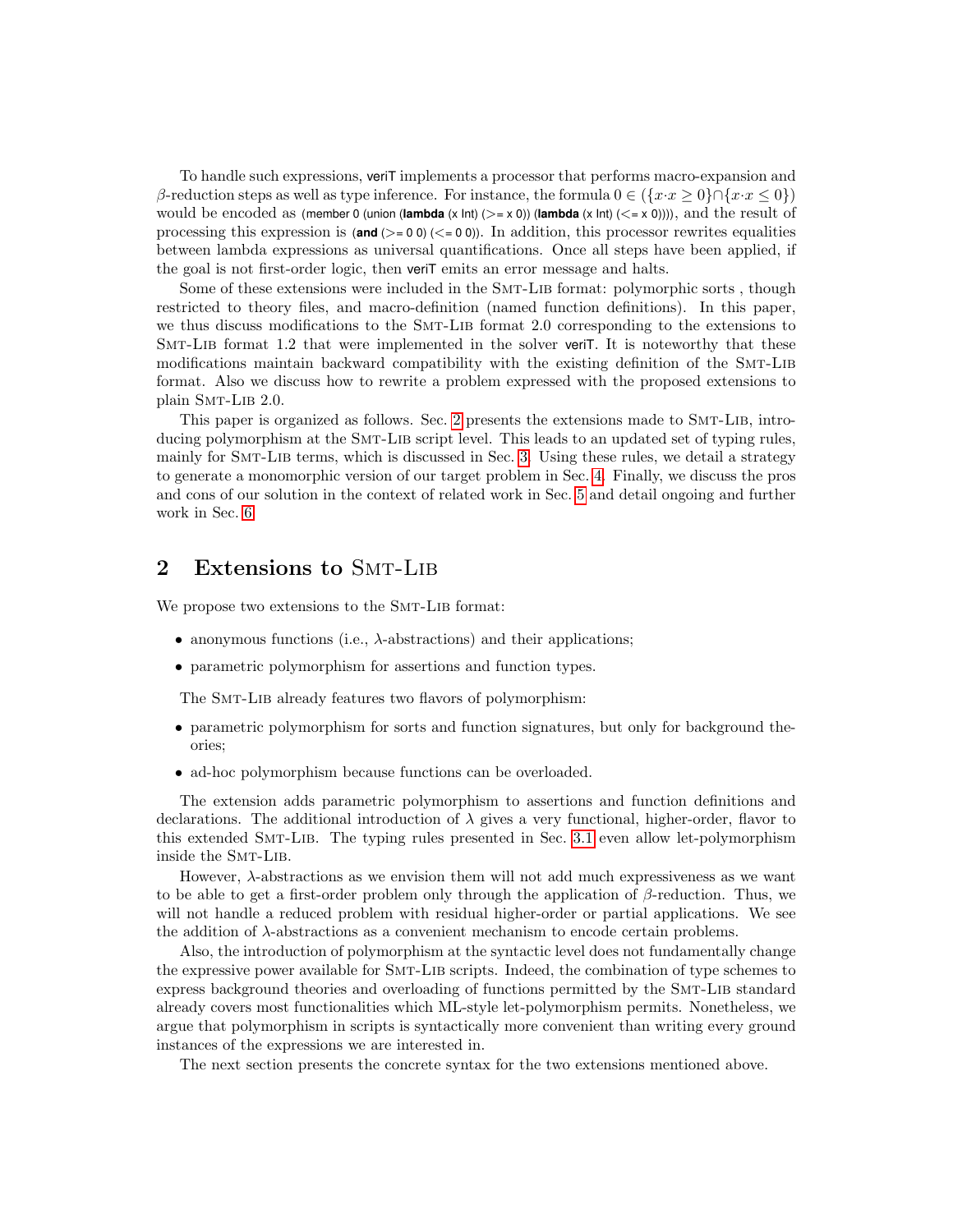### 2.1 Syntax extensions for SMT-LIB

Anonymous functions are terms introduced using **lambda**, which becomes a keyword. Polymorphic terms reuse the same **par** keyword as the polymorphic elements of the Smt-Lib theories. The syntactic extensions are summarized in the BNF extract of Fig. [1.](#page-2-2)

```
\langlepar_function_args\rangle ::= par (\langlesymbol\rangle<sup>+</sup>)
\langlepar_command) : := ( define−fun (\langle par function args ) (\langle symbol)
                                     (\langle sorted \text{var} \rangle^*) \langle sort \rangle \langle term \rangle)))| (declare−fun (<nar_function_args> (<symbol> (<sort> (sort>)))
                           \vert (assert (\langle par\_function \text{.args} \rangle \langle term \rangle))
```
<span id="page-2-2"></span>

Function types are allowed as the return type of functions, due to the inclusion of λ-term. The choice made is to declare a function type as a list of types. For example the function declaration (**declare**−**fun** f (Int Int ) Int ) is not the same as the function declaration (**declare**−**fun** f ((Int Int )) Int ). The former is a function which expects two integers and returns an integer, the latter expects only one argument  $-$  a function from integer to integer  $-$  and returns an integer. Now, the only possible problem is to distinguish in a sort expression (X Y) between a sort meant to express a function type and a sort which is the application of a sort of arity  $\geq 1$  to its argument, like (Array Int ). This is not a practical problem as sort arity is explicitly stated. Therefore, if the arity of X is greater than 1, we say it is a sort application, otherwise it is a function type.

## <span id="page-2-0"></span>3 Typing extended SMT-LIB

This section details the rules for typing extended Smt-Lib scripts. These rules extend the current set of rules for  $SMT-LIB<sup>1</sup>$  $SMT-LIB<sup>1</sup>$  $SMT-LIB<sup>1</sup>$ .

Typing polymorphic terms is a necessary step towards uncovering monomorphic ground instances of polymorphic terms. Various type instantiations of the same polymorphic functions will lead in Sec. [4](#page-5-0) to the generation of multiple monomorphic versions of the same function. Fortunately, ad-hoc polymorphism through overloading is permitted by the SMT-LIB standard.

### <span id="page-2-1"></span>3.1 Typing terms

The type of polymorphism we introduce in the extended SMT-LIB is ML-style prenex polymorphism [\[Pie02\]](#page-9-4). The typing rules of the system are described in Fig. [3.](#page-4-0) They can be seen as an adaptation of a Damas-Hindley-Milner [\[Mil78,](#page-9-5) [Hin69\]](#page-9-6) type system to the SMT-LIB syntax. These rules manipulates SMT-LIB sorts, type variables, tuple types and function types:

**Definition 1** (Types). Let S be a set of sorts, V be a set of (type) variables. The set of well-formed types  $\mathbb T$  is defined inductively as follows:

1. if  $s \in \mathcal{S}$ , then  $s \in \mathbb{T}$ 

<span id="page-2-3"></span><sup>&</sup>lt;sup>1</sup>Detailed in Section 4.2.2 of the SMT-LIB Standard [\[BST10\]](#page-9-0)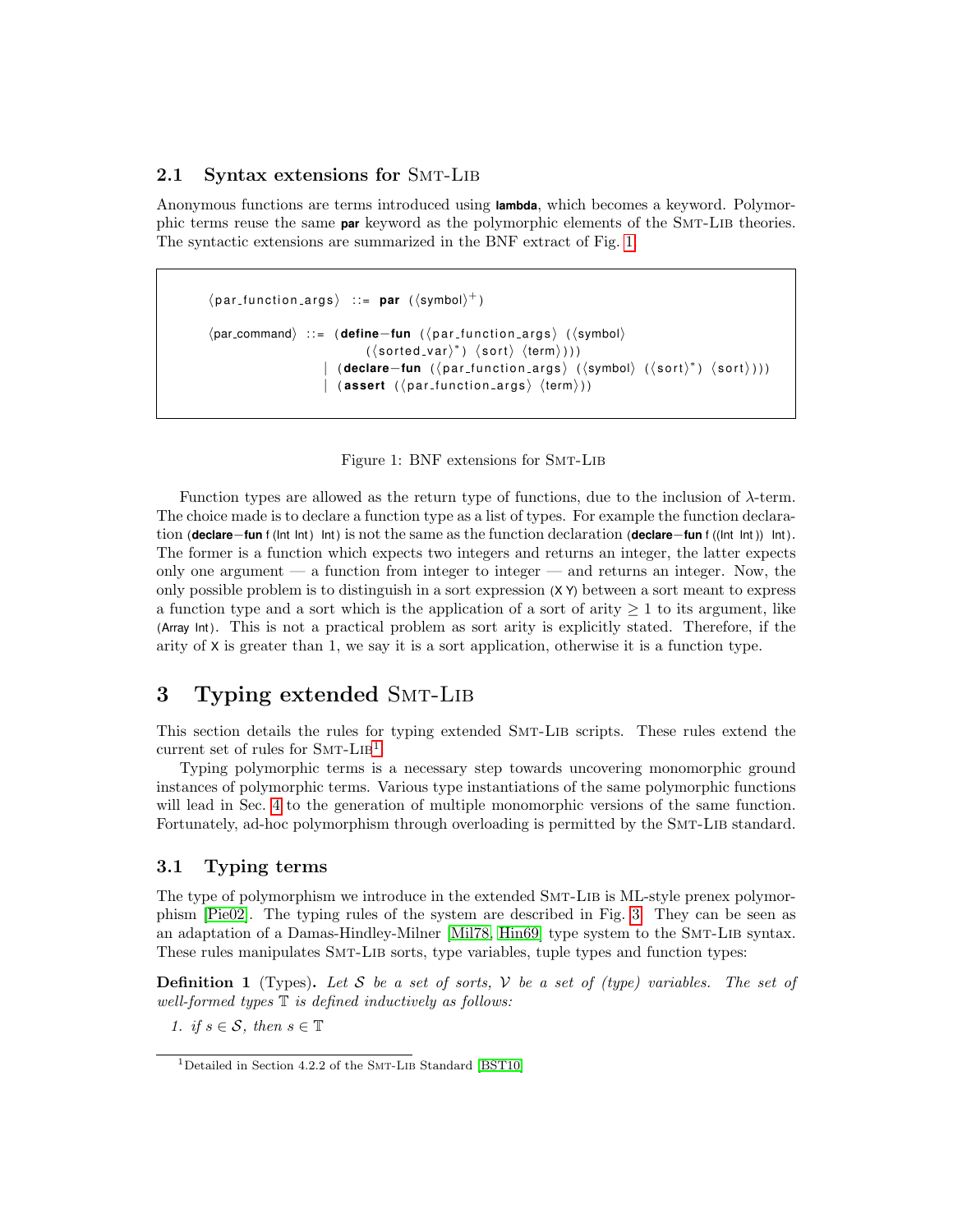```
( set−logic AUFLIA )
( define−fun ( par (X) (empty ( (e X ) ) Bool false ) ) )
( define−fun ( par (Y )
    (insert ((e Y) (s (Y Bool))) (Y Bool)(lambda ((e1 Y)) (or (= e e1) (s e1))))))
( declare−fun ( par ( Z ) ( f l a t ( ( ( Z Bool ) Bool ) ) ( Z Bool ) ) ) )
(\textsf{assert} (= (flat \text{ empty}) \text{ empty}))(assert (par (X)(foralI ((ss ((X Bool) Bool)))( (flat (insert empty ss)) (flat ss)))))
(assert (par (X)(foral \ ((e X) \ (s \ (X Boolean)) \ (ss \ ((X Boolean) Boolean)) )( (flat (insert (insert e s) ss))
                     (inset e (flat (insert s ss))))(assert (for all ((s (Int Bool))) (= (flat (insert s empty)) s)))( check−sat)
```
<span id="page-3-0"></span>Figure 2: A polymorphic specification

2. if  $v \in \mathcal{V}$ , then  $v \in \mathbb{T}$ 3. if  $T_1 \in \mathbb{T}, T_2 \in \mathbb{T}, T_1 \times T_2 \in \mathbb{T}$ 4. if  $T_1 \in \mathbb{T}, T_2 \in \mathbb{T}, T_1 \to T_2 \in \mathbb{T}$ 

**Notations.** Type variables will be denoted by  $\alpha$ .  $\bar{\alpha}$  represent a set of type variables (possibly empty). A type is said to be *ground* if it has no type variables. A type *substitution* is a mapping from type variables to types (ground or not). The application of a type substitution is denoted using := and extended to variable sets. Hence  $T[\bar{\alpha} := \bar{T}']$  substitutes in T every member of  $\bar{\alpha}$  by a corresponding type in T. A typing environment  $\Gamma$  is a mapping from identifiers to types. Universal quantification over type variables is denoted  $\forall_{\tau}$ , in order to separate this quantification from the universal quantifier ranging over term variable. For terms, x or  $x_i$  will stand for variables,  $t$  or  $t_i$  will stand for any term.

Typing rules. The rules of Fig. [3](#page-4-0) use two additional functions:

- a function to compute the set of free type variables of a type, denoted fv<sub>T</sub>;
- a generalization function Gen, which helps compute the most general type possible for a **let**-bound variable. This function is defined as follows:

 $Gen(T, \Gamma) = \forall_{\tau} (f_{V\mathcal{T}}(T) \setminus f_{V\mathcal{T}}(\Gamma)).T$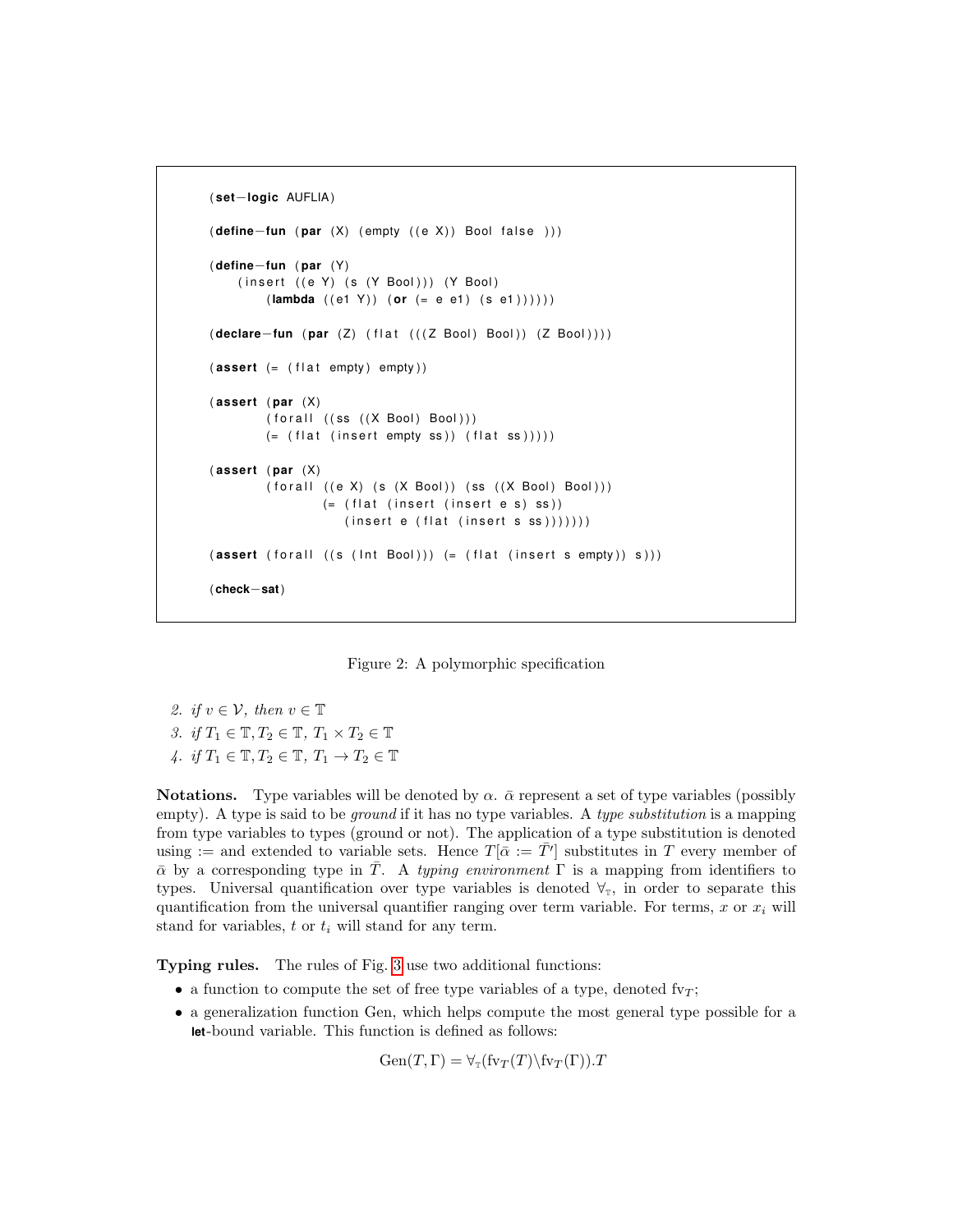The rules distinguish between curried functions  $(\rightarrow$  type), where partial application is allowed, and uncurried functions, where the arguments are treated as a tuple, thus disallowing partial application. Curried functions come from explicit λ-abstractions whereas the Smt-Lib's **define**−**fun** define functions which can only be totally applied.

 $\Gamma(x) = \forall_{\mathbb{T}} \bar{\alpha} . T$  $\frac{\Gamma(\omega) - \nu_{\mathbb{T}}\alpha}{\Gamma \vdash x : T[\bar{\alpha} := \bar{T}']}\; A x_{\forall}$  $\Gamma \vdash x$  as  $T : T$  $A x_{\text{as}}$  $\Gamma, x_1 : T_1, \ldots, x_n : T_n \vdash t : \mathsf{bool} \qquad Q \in \{ \forall, \exists \}$  $\Gamma \vdash Q \ x_1 \ldots x_n t :$  bool Qua  $\Gamma \vdash x_1 : T_1 \quad \dots \quad \Gamma \vdash x_n : T_n \quad \Gamma \vdash t : T$  $\Gamma \vdash \lambda x_1 \ldots x_n.t : T_1 \to \ldots \to T_n \to T$ Lam  $\Gamma \vdash t_1 : T_1 \quad \dots \quad \Gamma \vdash t_n : T_n \quad \Gamma \vdash f : T_1 \to \dots T_n \to T$  $\Gamma \vdash f t_1 \ldots t_n : T$ App  $\Gamma \vdash t_1 : T_1 \quad \dots \quad \Gamma \vdash t_n : T_n \quad \Gamma, x_1 : \text{Gen}(T_1, \Gamma), \dots, x_n : \text{Gen}(T_n, \Gamma) \vdash t : T$  $\Gamma \vdash \mathrm{let} \ ((x_1 \ t_1) \dots (x_n \ t_n)) \ t : T$ Let

<span id="page-4-0"></span>

### 3.2 Typing commands

Smt-Lib commands can — and often do — change the global typing environment by introducing new function names. Some commands can change the typing environment by introducing new sorts, new variable names and new functions. In particular, assertions have to be type checked to verify that the term being asserted is indeed a boolean.

Some commands, such as declaring or defining new sorts can also have an indirect influence on the typing environment, as they modify the set of well-formed types. In this section, we suppose that checking the well-formedness of types has been done prior to typing terms.

A SMT-LIB script is formalized as an ordered set of commands  $C$ . We represent a program as a couple  $\langle \Gamma, \mathcal{C} \rangle$  where Γ represents the current typing environment, initially empty. In the rules below, we only detail commands whose syntax have been changed.

Note that FUNDEF rule follows the transformation explained in the  $SMT-LIB$  Standard  $(p.59)$ .

$$
\frac{\langle \Gamma, \{\text{define-fun } \forall_{\mathsf{T}} \bar{\alpha}(f ((x_1 T_1) \dots (x_n T_n)) T t) \} \cup C \rangle}{\langle \Gamma \cup \{f : \forall_{\mathsf{T}} \bar{\alpha}. T_1 \times \ldots \times T_n \to T \}, \{\text{assert } \forall_{\mathsf{T}} \bar{\alpha} ((\forall x_1 : T_1 \dots x_n : T_n f x_1 \dots x_n) = t) \} \cup C \rangle} \text{ FUNDEF}
$$
\n
$$
\frac{\langle \Gamma, \{\text{declare-fun } \forall_{\mathsf{T}} \bar{\alpha}(f (T_1 \dots T_n) T) \} \cup C \rangle}{\langle \Gamma \cup \{f : \forall_{\mathsf{T}} \bar{\alpha}. T_1 \times \ldots \times T_n \to T \}, C \rangle} \text{ FUNDEC}
$$
\n
$$
\frac{\langle \Gamma, \{\text{assert } \forall_{\mathsf{T}} \bar{\alpha} t \} \cup C \rangle \qquad \Gamma \vdash t : \text{bool}}{\langle \Gamma, C \rangle} \text{ASSENT}
$$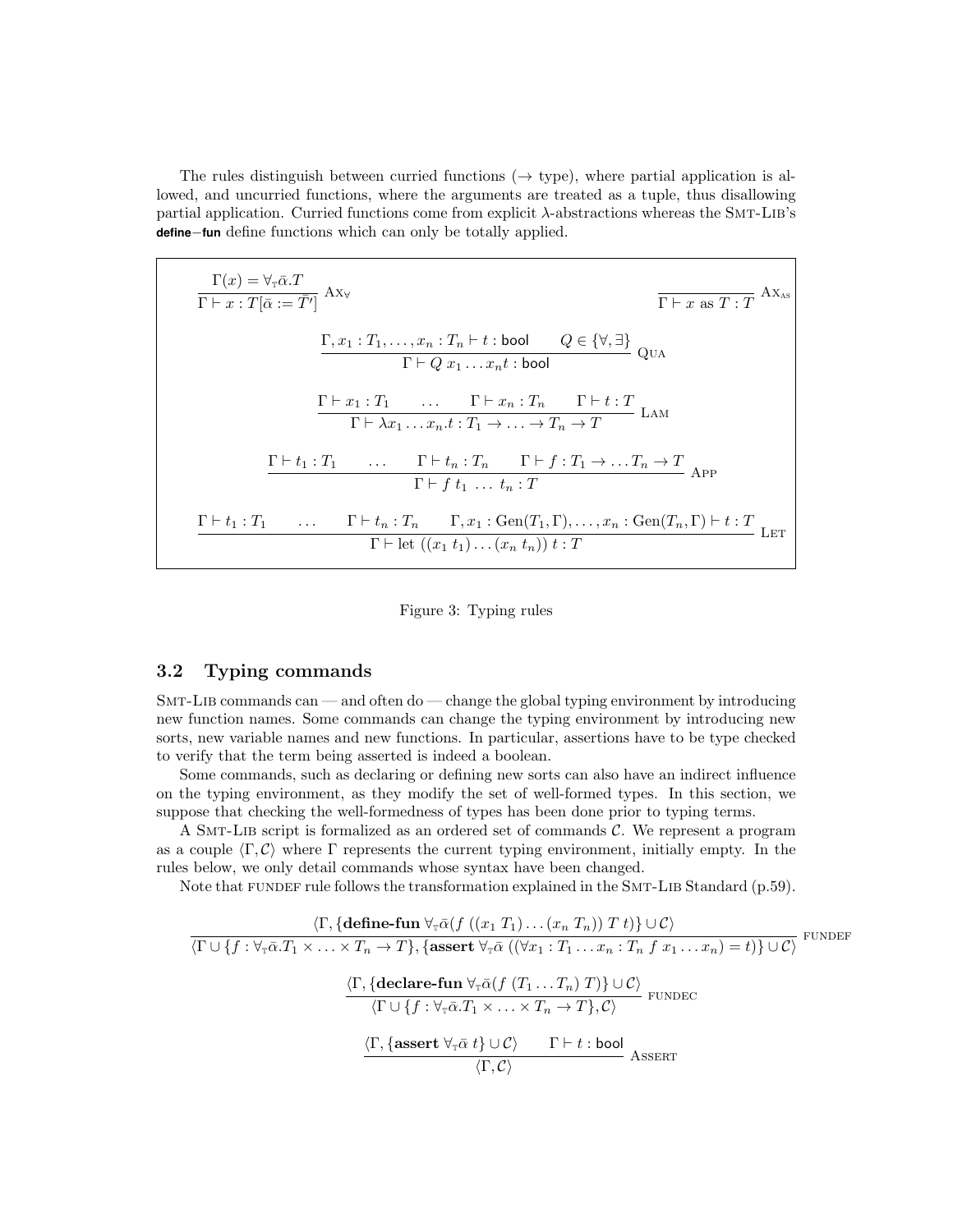The typing system is used in particular to find monomorphic occurrences of polymorphic terms. In the next section, we will use it in a monomorphization procedure.

### <span id="page-5-0"></span>4 Monomorphization

Once we have checked that a set of commands is well-typed, we need to generate a Smt-Libcompatible version of it, since we do not want to have to change the core of the solver. It means first that  $\lambda$ -terms must be eliminated and second, that the problem must be monomorphized. The elimination of  $\lambda$ -terms has been discussed in Sec. [1](#page-0-0) and uses  $\beta$ -reduction. Only if the problem is still first-order after this elimination can we then try to compute a monomorphic version of it. Otherwise we will simply discard it.

Bobot and Paskevich [\[BP11\]](#page-9-7) have shown the undecidability of computing a minimal monomorphic set formulas equivalent to an original set of polymorphic formulas. However, we still aim to present here a monomorphization method for polymorphic formulas. If needed, it should compute an over-approximation of the minimal monomorphic set. Our implied goal is that we hope monomorphization will be *good enough* in practice for most of our problems. The proposed monomorphization is expected to be sound with respect to the original polymorphic types. Hence, the unsatisfiability of the newly generated problem implies the unsatisfiability of the original problem but its satisfiability does not in general imply the satisfiability of the original problem.

Monomorphization example. Let us detail the example of Fig. [2](#page-3-0) to show what we would like to achieve on this specific case. On this example, monomorphization is expected to fail, so that we can also explain how the procedure works and how we deal with failure. In the example, three function signatures are defined, where type variables are implicitly universally quantified:

- emptyset:  $\alpha_e \rightarrow \mathbb{B}$
- insert:  $((\alpha_i \times (\alpha_i \rightarrow \mathbb{B})) \rightarrow \alpha_i \rightarrow \mathbb{B})$
- flat: $(\alpha_f \rightarrow \mathbb{B} \rightarrow \mathbb{B} \rightarrow \alpha_f \rightarrow \mathbb{B})$

The first step identifies polymorphic and monomorphic instances of terms through typing. In the example, we have three polymorphic formulas. These formulas are detailed below. For the sake of readability, we write type annotations only for co-domains, according to the initial function signatures, and hide annotations for term variables.

$$
flat^{(\alpha \to \mathbb{B})}(\text{emptyset}^{(\alpha \to \mathbb{B} \to \mathbb{B})}) = \text{emptyset}^{(\alpha \to \mathbb{B})}
$$
\n(4.1a)

$$
\forall ss: \alpha \mathord{\rightarrow} \mathbb{B} \mathord{\rightarrow} \mathbb{B}
$$

$$
(\text{flat}^{(\alpha \to \mathbb{B})}(\text{insert}^{(\alpha \to \mathbb{B} \to \mathbb{B})}(\text{emptyset}^{(\alpha \to \mathbb{B}), ss})) = \text{flat}^{(\alpha \to \mathbb{B})}(ss))
$$
\n
$$
\forall e : \alpha \ s : \alpha \to \mathbb{B} \ s s : \alpha \to \mathbb{B} \to \mathbb{B}
$$
\n(4.1b)

<span id="page-5-3"></span><span id="page-5-2"></span><span id="page-5-1"></span>
$$
(\text{flat}^{(\alpha \to \mathbb{B})}(\text{insert}^{(\alpha \to \mathbb{B} \to \mathbb{B})}(\text{insert}^{(\alpha \to \mathbb{B})}(e, s), ss))
$$
\n
$$
= \text{insert}^{(\alpha \to \mathbb{B})}(e, \text{flat}^{(\alpha \to \mathbb{B} \to \mathbb{B})}(\text{insert}^{(\alpha \to \mathbb{B} \to \mathbb{B})}(s, ss))))
$$
\n(4.1c)

In Fig. [2,](#page-3-0) the unique monomorphic assertion is:

$$
\forall s: \mathbb{Z} \! \to \! \mathbb{B} \; \big(\mathsf{flat}^{\langle \mathbb{Z} \to \mathbb{B} \rangle}(\mathsf{insert}^{\langle \mathbb{Z} \to \mathbb{B} \to \mathbb{B} \rangle}(s, \mathsf{emptyset}^{\langle \mathbb{Z} \to \mathbb{B} \to \mathbb{B} \rangle})) = s\big)
$$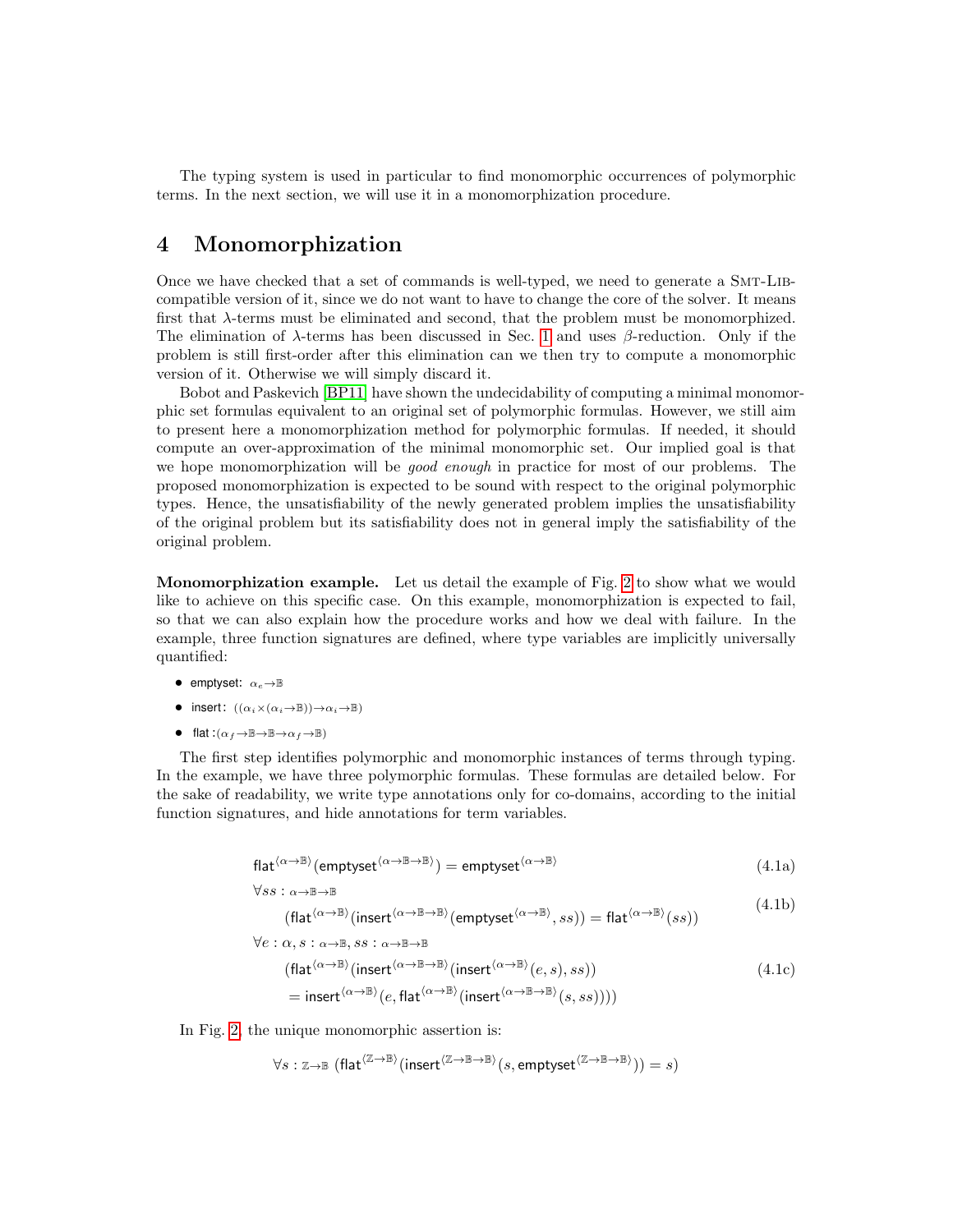Such monomorphic assertions drive the procedure. Basically, they provide the set of ground types that forms the basis for the generation of monomorphic instances of polymorphic functions.

The second step consists in computing the set of new terms derived from the injection of monomorphic elements. Using type substitutions, we can generate monomorphic specializations  $\mathcal{F}=\{\mathsf{emptyset}_{[\alpha_e:=\mathbb{Z}\to\mathbb{B}]},\mathsf{insert}_{[\alpha_i:=\mathbb{Z}\to\mathbb{B}]},\mathsf{flat}_{[\alpha_f:=\mathbb{Z}]}\}$  of the polymorphic functions. We try to substitute the polymorphic occurrences of the three terms emptyset, insert, flat by their monomorphic counterpart whenever we can in the polymorphic terms [4.1a,](#page-5-1) [4.1b](#page-5-2) and [4.1c,](#page-5-3) using a leftmost-innermost strategy. This generates the following new set of monomorphic assertions:

<span id="page-6-1"></span><span id="page-6-0"></span>
$$
flat^{\langle \mathbb{Z} \to \mathbb{B} \rangle}(\text{emptyset}^{\langle \mathbb{Z} \to \mathbb{B} \to \mathbb{B} \rangle}) = \text{emptyset}^{\langle \mathbb{Z} \to \mathbb{B} \rangle}_{[\alpha_e := \mathbb{Z}]} \tag{4.2a}
$$

$$
\forall ss : \mathbb{Z} \to \mathbb{B} \to \mathbb{B}
$$
  
(flat<sup>(\mathbb{Z} \to \mathbb{B})</sup>(insert<sup>(\mathbb{Z} \to \mathbb{B} \to \mathbb{B})</sup>(emptyset<sup>(\mathbb{Z} \to \mathbb{B})</sup><sub>[ $\alpha_e := \mathbb{Z}$ ], ss)) = flat<sup>(\mathbb{Z} \to \mathbb{B})</sup>(ss))  $(4.2b)$</sub> 

<span id="page-6-2"></span>
$$
\forall e: \mathbb{Z}, s: \mathbb{Z} \to \mathbb{B}, ss: \mathbb{Z} \to \mathbb{B} \to \mathbb{B}
$$
  
\n
$$
(\text{flat}^{(\mathbb{Z} \to \mathbb{B})}(\text{insert}^{(\mathbb{Z} \to \mathbb{B} \to \mathbb{B})}(\text{insert}_{[\alpha_i := \mathbb{Z}]}^{(\mathbb{Z} \to \mathbb{B})}(e, s), ss))
$$
  
\n
$$
= \text{insert}_{[\alpha_i = \mathbb{Z}]}^{(\mathbb{Z} \to \mathbb{B})}(e, \text{flat}^{(\mathbb{Z} \to \mathbb{B})}(\text{insert}^{(\mathbb{Z} \to \mathbb{B} \to \mathbb{B})}(s, ss)))
$$
\n(4.2c)

The procedure uses all monomorphic terms, and thus generates a number of new monomorphic assertions. At this point, one full pass of the procedure has been executed. This is repeated while new monomorphic type instances are created. For example, the problem after the first full pass now has uncovered new possible monomorphizations:  $\mathsf{emptyset}_{[\mathbb{Z}/\alpha_e]}$  (in [4.2a](#page-6-0) and [4.2b\)](#page-6-1) and insert $_{[\mathbb{Z}/\alpha_i]}$  (in [4.2c\)](#page-6-2).

The procedure thus stops on a final problem if it does not uncover any more monomorphic instances. There, only two things can happen:

- if polymorphic terms are only found in their original place (i.e. as subterms of the original problem) then we have found a monomorphic expression of the original polymorphic problem, if we remove the original polymorphic assertions and functions from the final problem.
- if polymorphic terms are still present, then we declare that we have failed to find a monomorphic expression of the original problem and halt there.

On the example, the procedural steps we have applied will never terminate because in the term (flat emptyset) = emptyset, a new monomorphic type can be inferred for the leftmost emptyset at any instantiation of the rightmost emptyset , which will be fed to the rightmost one, thus looping forever.

Monomorphization fixpoint. The proposed monomorphization procedure is now summarized. Let T represent the set of term occurrences of the original problem. Initially, the sets of monomorphic and polymorphic term occurrences are empty.

- 1. Apply type inference and divide the terms in  $T$  into two sets  $M$  and  $P$  of monomorphic and polymorphic term occurrences. If they are the same as the previous  $M$  and  $P$ , we have reached a fixpoint and can stop. Otherwise, go to step [2.](#page-6-3)
- <span id="page-6-3"></span>2. Let  $M = \{m_1, m_2, \dots m_n\}$  and  $P = \{p_1, p_2, \dots p_m\}$ . For each  $(m_i, p_j)$ , such that  $m_i \in M$ ,  $p_j \in P$  and  $m_i = p_j$  (i.e.  $m_i$  and  $p_j$  are two occurrences of the same term), substitute the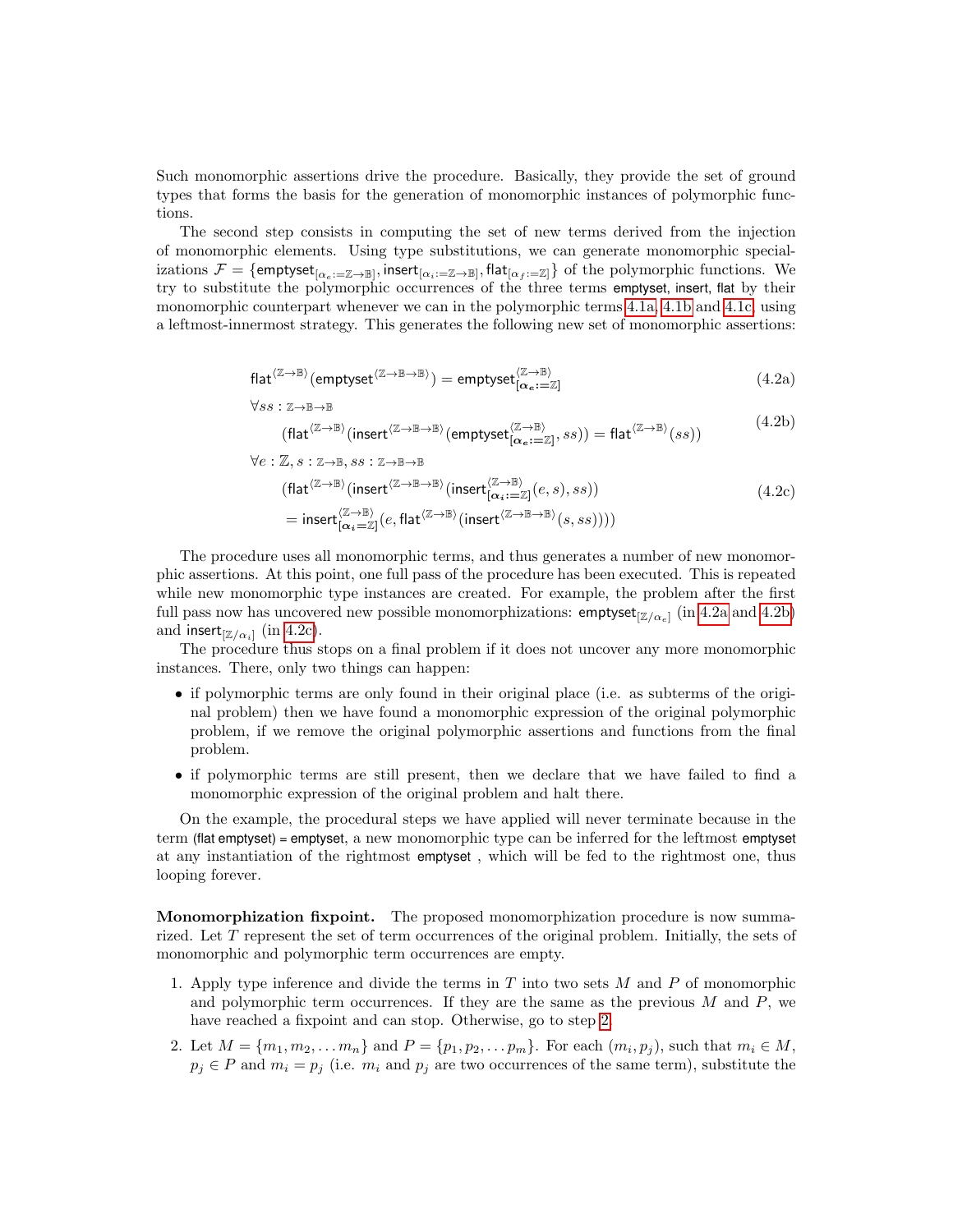polymorphic  $p_j$  by its monomorphic  $m_i$  in the term t where  $p_j$  occurs as subterm, thus deriving a new term  $t_{ij} = t[p_j := m_i].$ 

At the end of this step, we will have a new set of terms from the various possible pairings between monomorphic and polymorphic occurrences of the same term, generating a new set of term occurrences  $T'$ . Let the new problem be represented by  $T \cup T'$ .

Non-termination. The fact that our procedure is possibly non-terminating is mitigated by the fact that, in practice, we impose restrictions on time or in this case, on the number of full passes. However, we would like to be able to guess possibly infinite expansions because we know we will not be able to guarantee a sound and complete monomorphization. To this effect, we have conjectured the following criterion, which depends on unification [\[Rob65\]](#page-9-8):

**Conjecture 1** (Non-termination criterion). Let t and s be terms and  $s_1$  and  $s_2$  be two occurrences of s in the term t. Let  $T_1$  be the type inferred for  $s_1$  and  $T_2$  the one of  $s_2$ . If  $T_1$  and  $T_2$  cannot be unified because of a failing occur check then the monomorphization procedure will not terminate.

### <span id="page-7-0"></span>5 Related work

The use of polymorphic logics on top of many-sorted or mono-sorted logics has received specific attention in the last few years.

In the context of the Caduceus and Why [\[FM07,](#page-9-9) [BFMP11\]](#page-9-10), Couchot and Lescuyer [\[CL07\]](#page-9-11) describe how to translate ML-style polymorphic formulas into untyped and multi-sorted versions of the original problem.

This method is refined by Bobot and Paskevich [\[BP11\]](#page-9-7) who show a 3-staged treatment of polymorphic formulas to translate them into many-sorted versions, including various possibilities for the last translating step. Their proposals particularly take care of protecting data types which are known to be handled by decision procedures by the targeted SMT-solvers. This work is further detailed in Bobot's thesis [\[Bob11\]](#page-9-12).

Leino and Rümmer [\[LR10\]](#page-9-13) consider the higher-order polymorphic specification language of the Boogie2 tool [\[Lei08\]](#page-9-14) that has to be translated to SMT-solvers which in general do not handle polymorphism. They present two translations, one using type guards, the other adding types as further function arguments.

These two last approaches already present various advanced techniques to translate polymorphism formulas for many-sorted Smt-solvers, each one coming from their experience and needs, but do not tackle monomorphization. In the case of Bobot and Paskevich, their proof of the undecidability of the monomorphization makes clear the reason why, while Leino and Rümmer leave it as a possible further optimization.

Bobot et al. [\[BCCL08\]](#page-8-1) have added built-in support for polymorphism inside the Alt-Ergo prover  $[BCC+08]$ . Supporting polymorphic types at the solver level would indeed simplify the addition of polymorphism at the specification level. We chose to keep things separated (for now).

There is also a large body of work on the translation of typed higher-order-logic into untyped first-order logic. In the context of using automation to help discharge proofs Hurd [\[Hur03\]](#page-9-15) or Meng and Paulson [\[MP08\]](#page-9-16) can however rely on the type-checking capabilities of higherorder provers to verify automated but untyped first-order proofs. Therefore they can even use unsound translations and leave to the higher-order prover the task of checking the soundness of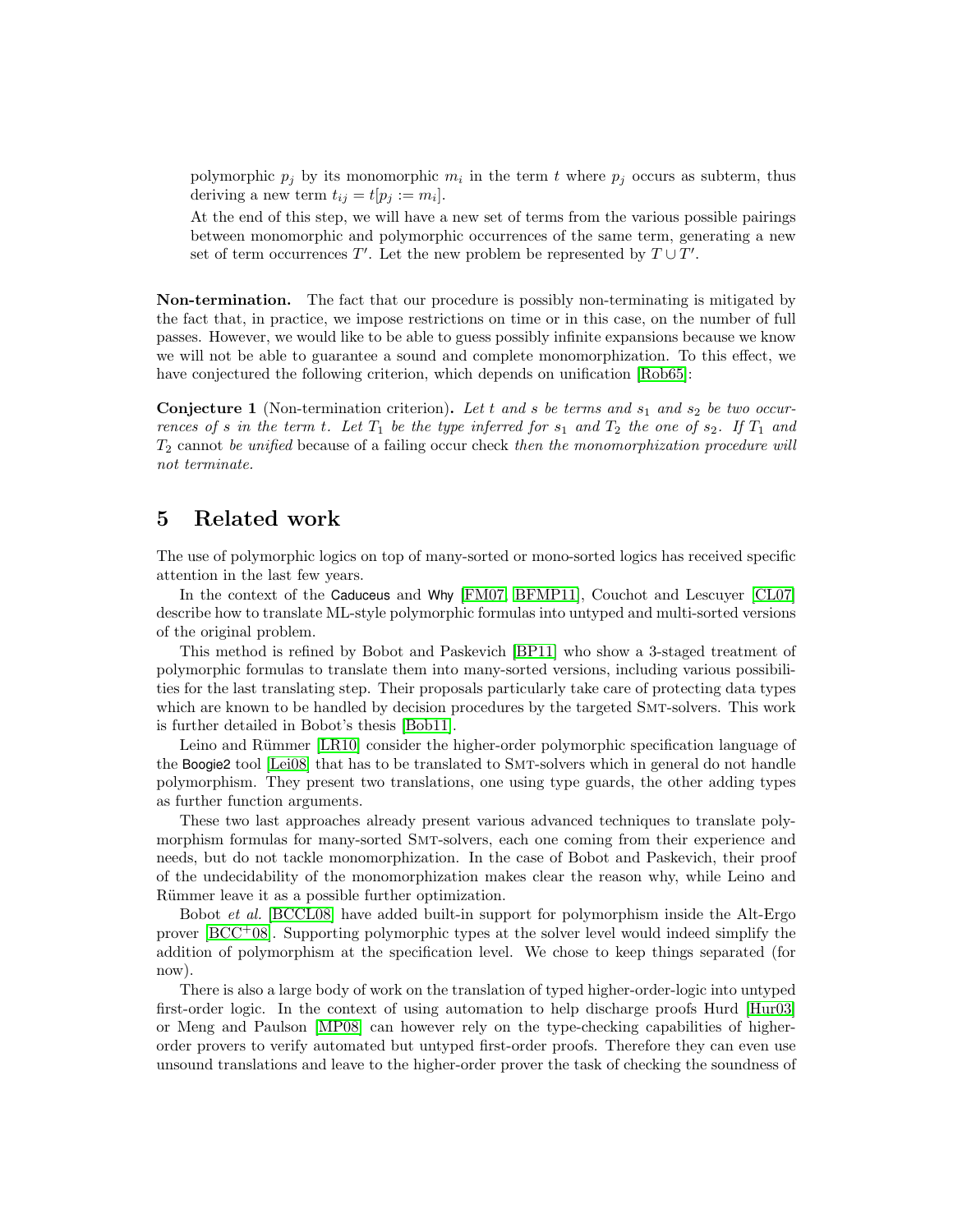the proof. In order to use Smt-solvers inside Isabelle/HOL [\[Pau94\]](#page-9-17), the monomorphization step of Blanchette et al. [\[BBP11\]](#page-8-3) bears a strong similarity to our proposal.

### <span id="page-8-0"></span>6 Conclusion and further work

We have presented a summary of two backward compatible syntactic extensions made to the SMT-LIB standard:  $\lambda$ -terms and polymorphism. We have shown how to deal with  $\lambda$ -terms through  $\beta$ -reduction. We also have presented how we attempt to generate a monomorphic version of our polymorphic problem using a fixpoint-like procedure. This procedure heavily uses a Damas-Hindley-Milner like type inference algorithm to discover relevant monomorphic instances of polymorphic terms.

The support for the proposed syntactic extensions is currently being implemented in the development version of veriT. λ-terms are already supported and there is preliminary support for polymorphic Smt-Lib scripts. We are currently testing the monomorphization process to see how it behaves in practice.

The preservation of satisfiability means that, even in the case of a non-terminating monomorphization, we could devise a strategy to correctly use an unsatisfiable result at any step of the monomorphization process. Indeed, this would mean that we have found an unsatisfiable subset of the initial problem.

This strategy would be similar to depth-first iterative deepening [\[Kor85\]](#page-9-18), which has been heavily used in provers based on the tableau method [\[Smu95,](#page-9-19) [DGHP99\]](#page-9-20). In tableaux, this is used to generate possible term instantiations for universally quantified variables in order to find a model refuting the original formula. In our case, after each deeper monomorphization step, the Smt-solver would get to try a partial and new monomorphic problem containing only a subset of possible type instantiations. If it can prove the unsatisfiability of this new problem, we can stop. If not, we can — and should to preserve completeness — continue. In practice, this iterative procedure will be bounded either by a time limit or by a given number of steps.

We believe this work is a step towards a more generalized use of polymorphism in the context of Smt-solvers. These efforts might converge into an Alt-Ergo-like solution for provers supporting SMT-LIB, indeed building polymorphism support in the prover and not only at the syntactic level.

Acknowledgments. We warmly thank the anonymous reviewers for their helpful feedback and constructive criticism, which already show promises of future fruitful discussions about the subject of this paper.

### References

- <span id="page-8-3"></span>[BBP11] Jasmin C. Blanchette, Sascha Böhme, and Lawrence C. Paulson. Extending Sledgehammer with SMT solvers. In Nikolaj Børner and Viorica Sofronie-Stokkermans, editors, Automated Deduction, volume 6803 of LNCS, pages 116–130. Springer, 2011.
- <span id="page-8-2"></span>[BCC<sup>+</sup>08] François Bobot, Sylvain Conchon, Évelyne Contejean, Mohamed Iguernelala, Stéphane Lescuyer, and Alain Mebsout. The Alt-Ergo Automated Theorem Prover, 2008. [http:](http://alt-ergo.lri.fr/) [//alt-ergo.lri.fr/](http://alt-ergo.lri.fr/).
- <span id="page-8-1"></span>[BCCL08] François Bobot, Sylvain Conchon, Évelyne Contejean, and Stéphane Lescuyer. Implementing Polymorphism in SMT solvers. In Clark Barrett and Leonardo de Moura, editors, SMT 2008: 6th International Workshop on Satisfiability Modulo, volume 367 of ACM International Conference Proceedings Series, pages 1–5, 2008.